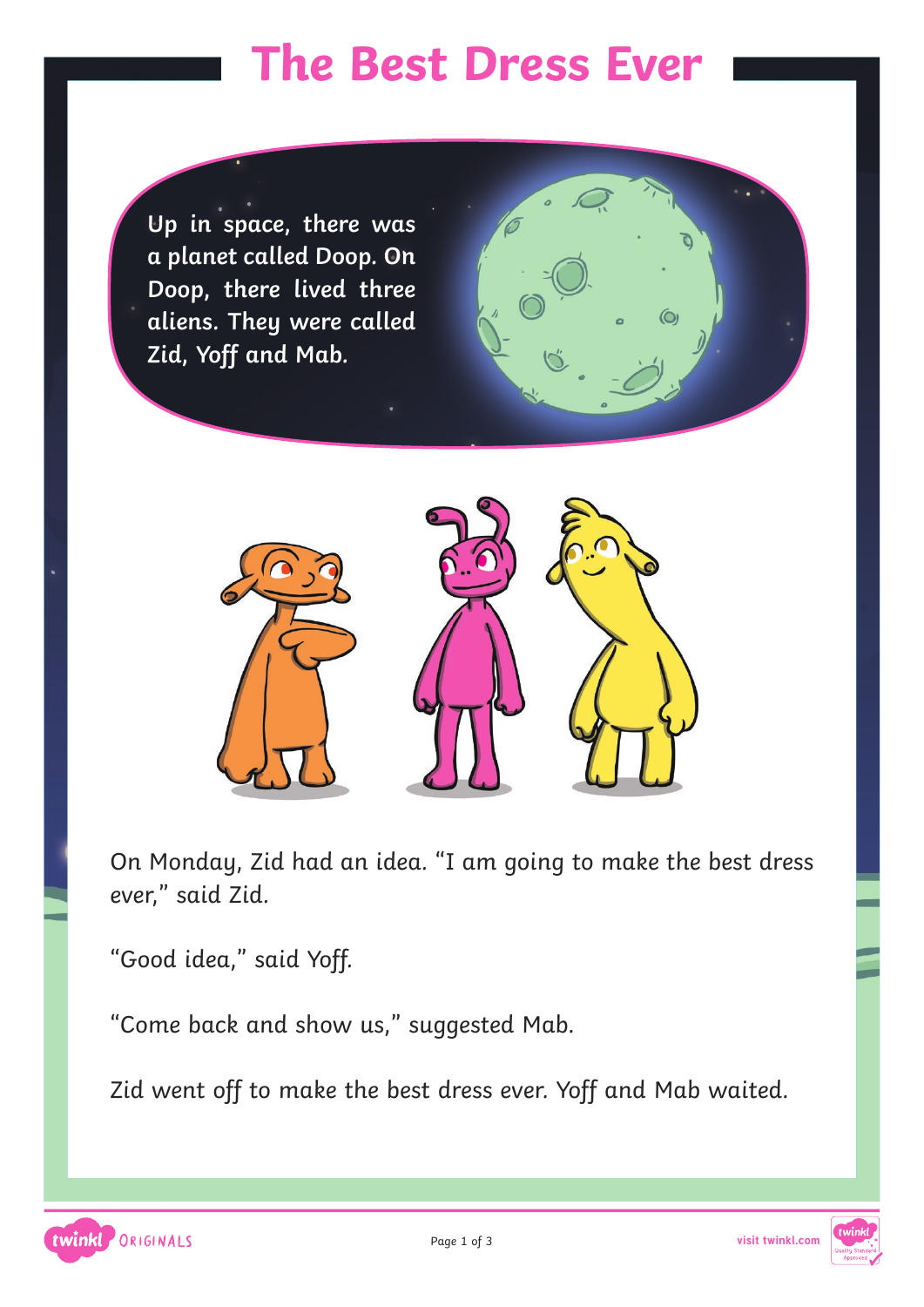

On Tuesday, Zid came back. "What do you think?" Zid asked.

"Hm, it is a good start," said Yoff.

"It might be better if you could see," suggested Mab.

Zid went off to keep working on the best dress ever. Yoff and Mab waited.



On Wednesday, Zid came back. "What do you think?" Zid asked.

"It's getting there," said Yoff.

"It might be even better if you could walk more easily," suggested Mab.

Zid went off to keep working on the best dress ever. Yoff and Mab waited.



On Thursday, Zid came back. "What do you think?" Zid asked.

"It's OK," said Yoff.

"It would be good if you could use your arms," suggested Mab.

Zid went off to keep working on the best dress ever. Yoff and Mab waited.



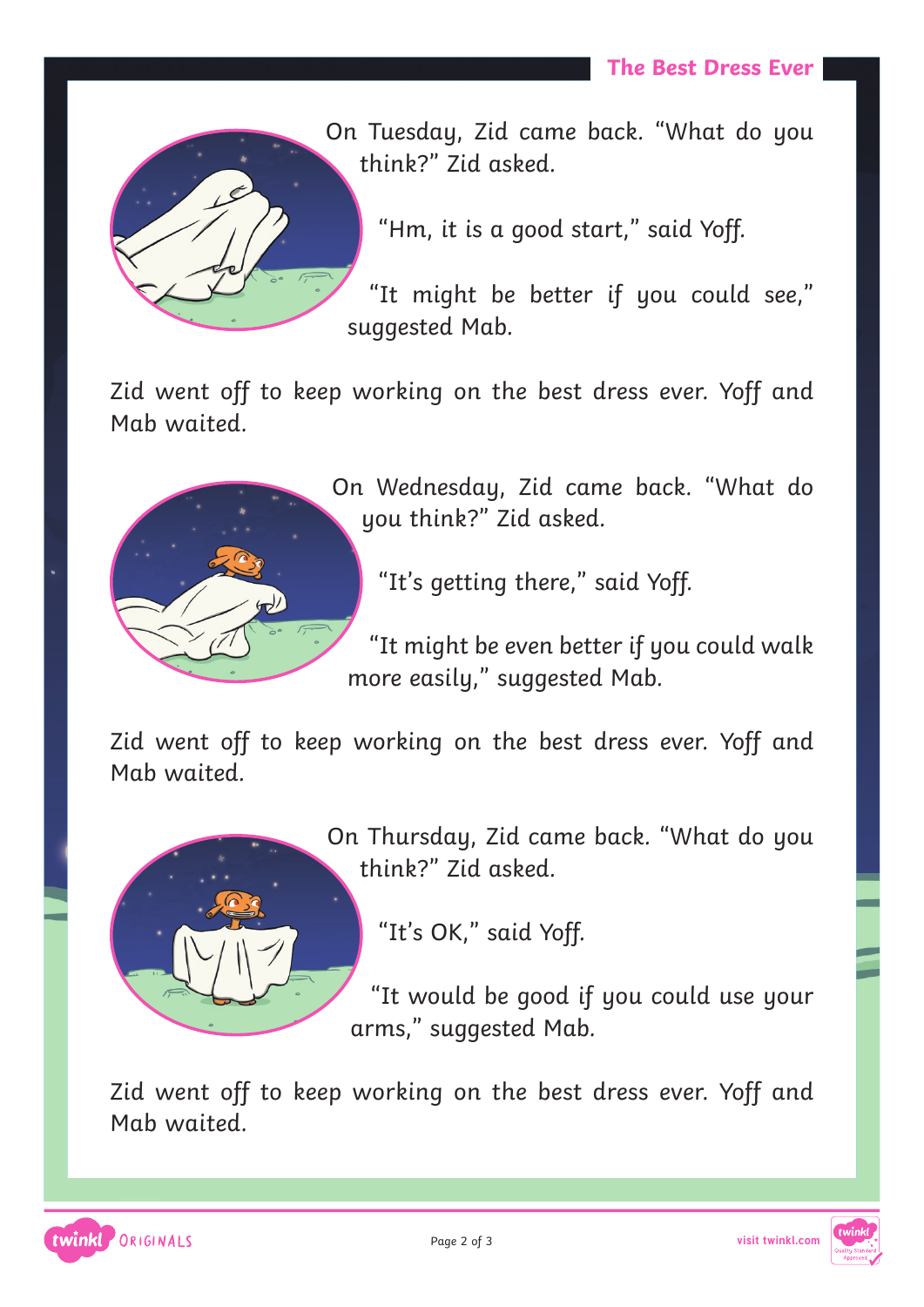

On Friday, Zid came back. "What do you think?" Zid asked.

"It's good," said Yoff.

"If you add some decorations, it will be really special," suggested Mab.



twinkl ORIGINALS

On Saturday, Zid showed Yoff and Mab the finished dress. "It is the best dress ever," said Yoff and Mab.

"I couldn't have done it without your help," said Zid. "So I made you both one, too!"

On Sunday, the three best friends had the best time in the three best dresses ever.



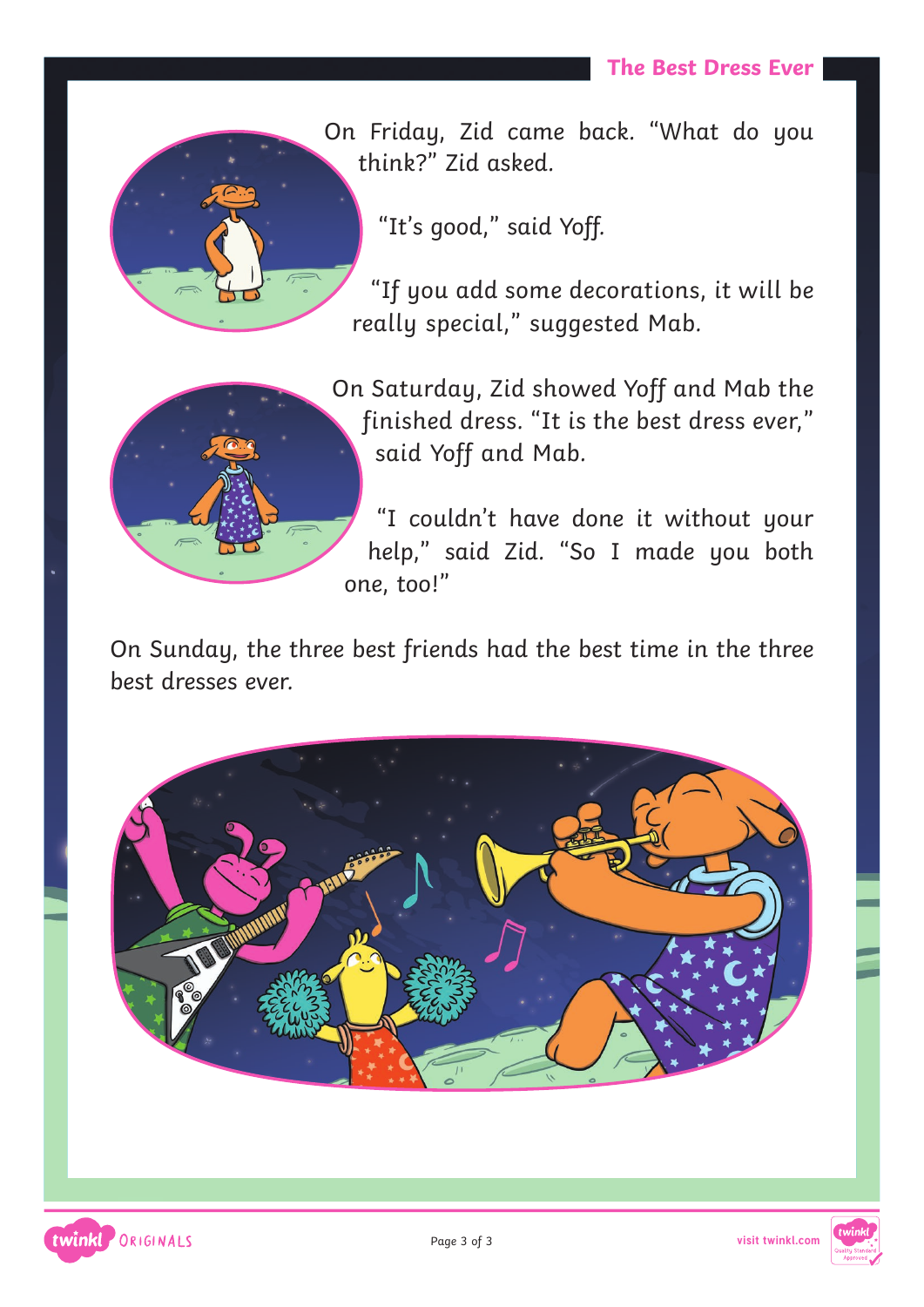# **Questions**

- 1. What is the planet called? Tick one.
	- Beep
	- Doop
	- Laap
- 2. On which day did Zid have the idea for the dress? Tick one.
	- Friday
	- Wednesday
	- Monday
- 3. What did Mab suggest to Zid first? Tick one.
	- to make the dress so Zid could see
	- to make the dress so Zid could walk
	- to add decorations to the dress
- 4. What was the last thing Zid did with the dress? Tick one.
	- Zid gave the dress to Yoff and Mab.
	- Zid added decorations.
	- Zid sent the dress to another planet.
- 5. What did Zid do for Mab and Yoff? Tick one.
	- Zid hugged them both.
	- Zid brought a space cake to say thank you.
	- Zid made them each a dress too.



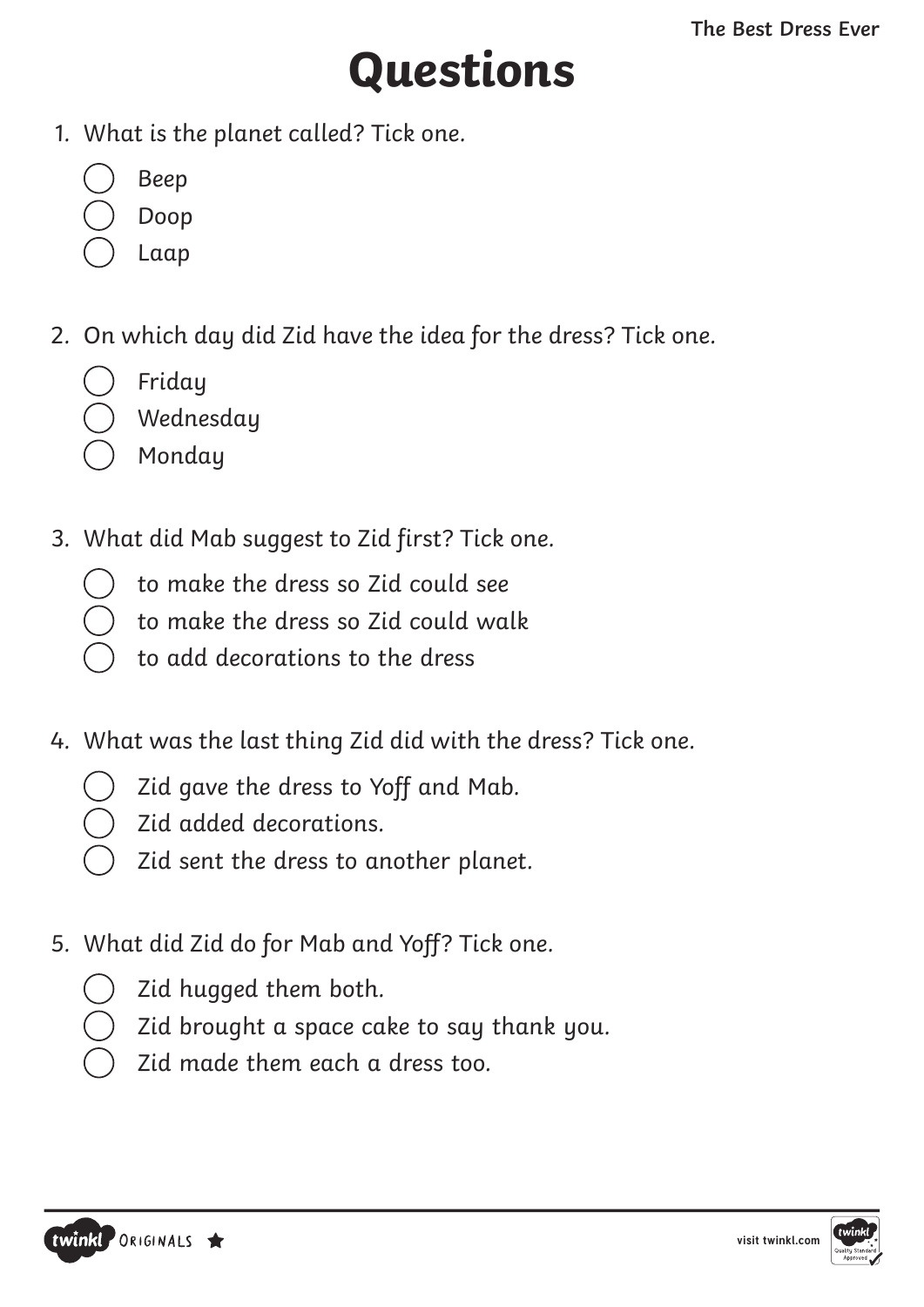### **Answers**

- 1. What is the planet called? Tick one.
	- Beep
	- **Doop**
	- Laap
- 2. On which day did Zid have the idea for the dress? Tick one.
	- Friday
	- Wednesday
	- **Monday**
- 3. What did Mab suggest to Zid first? Tick one.
	- **to make the dress so Zid could see**
		- to make the dress so Zid could walk
	- to add decorations to the dress
- 4. What was the last thing Zid did with the dress? Tick one.
	- Zid gave the dress to Yoff and Mab.
	- **Zid added decorations.**
	- Zid sent the dress to another planet.
- 5. What did Zid do for Mab and Yoff? Tick one.
	- Zid hugged them both.
	- Zid brought a space cake to say thank you.
	- **Zid made them each a dress too.**



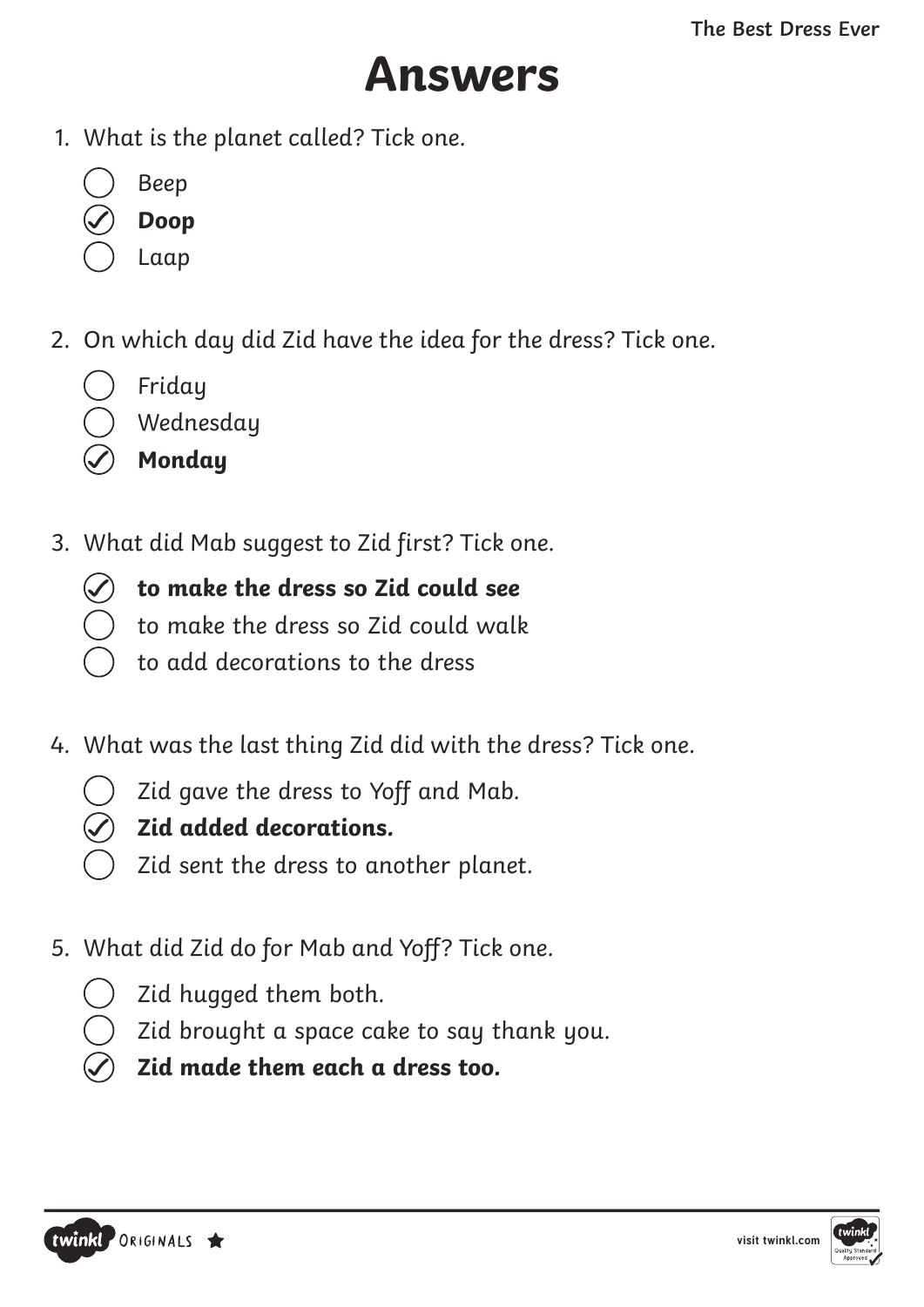## **Questions**

- 1. The aliens were called Zid, Mab and…? Tick one.
	- Doop
	- Yoff
	- Mep
- 2. What is Zid's idea? Tick one.
	- to make a dress
	- to scare his friends
	- to have a party
- 3. What is the first piece of advice Mab gave to Zid?

4. Draw a line to match up the boxes to complete the sentences.



| waited.                   |
|---------------------------|
| Zid asked.                |
| make the best dress ever. |

5. Complete this sentence.

On \_\_\_\_\_\_\_\_\_\_\_\_\_\_\_, the three best friends had the best time in the three best dresses ever.



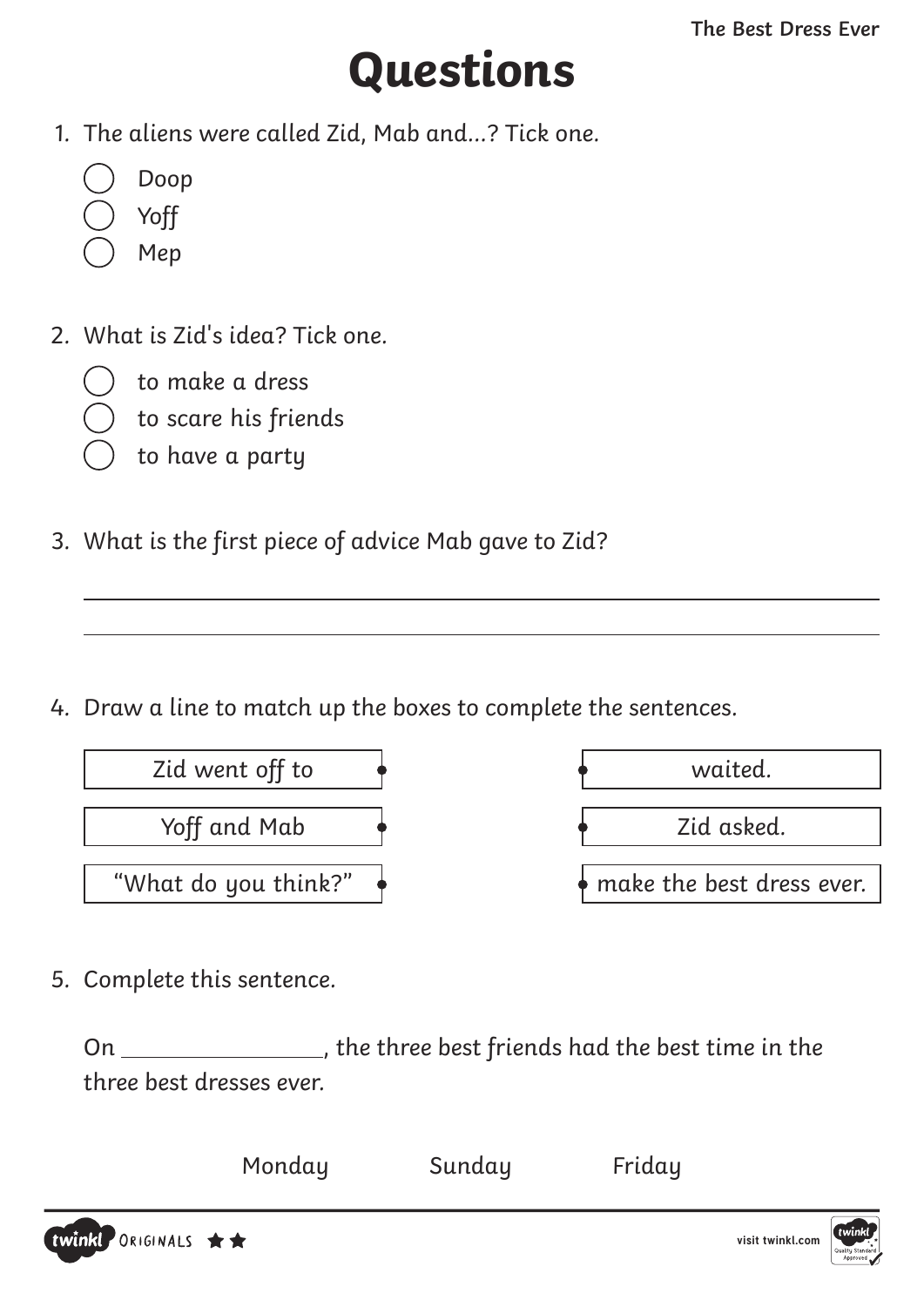### **Answers**

- 1. The aliens were called Zid, Mab and…? Tick one.
	- Doop
	- **Yoff**
	- Mep
- 2. What is Zid's idea? Tick one.



**to make a dress**

- to scare his friends
- to have a party
- 3. What is the first piece of advice Mab gave to Zid? **Mab said it would be better if Zid could see.**
- 4. Draw a line to match up the boxes to complete the sentences.



5. Complete this sentence.

On **Sunday**, the three best friends had the best time in the three best dresses ever.





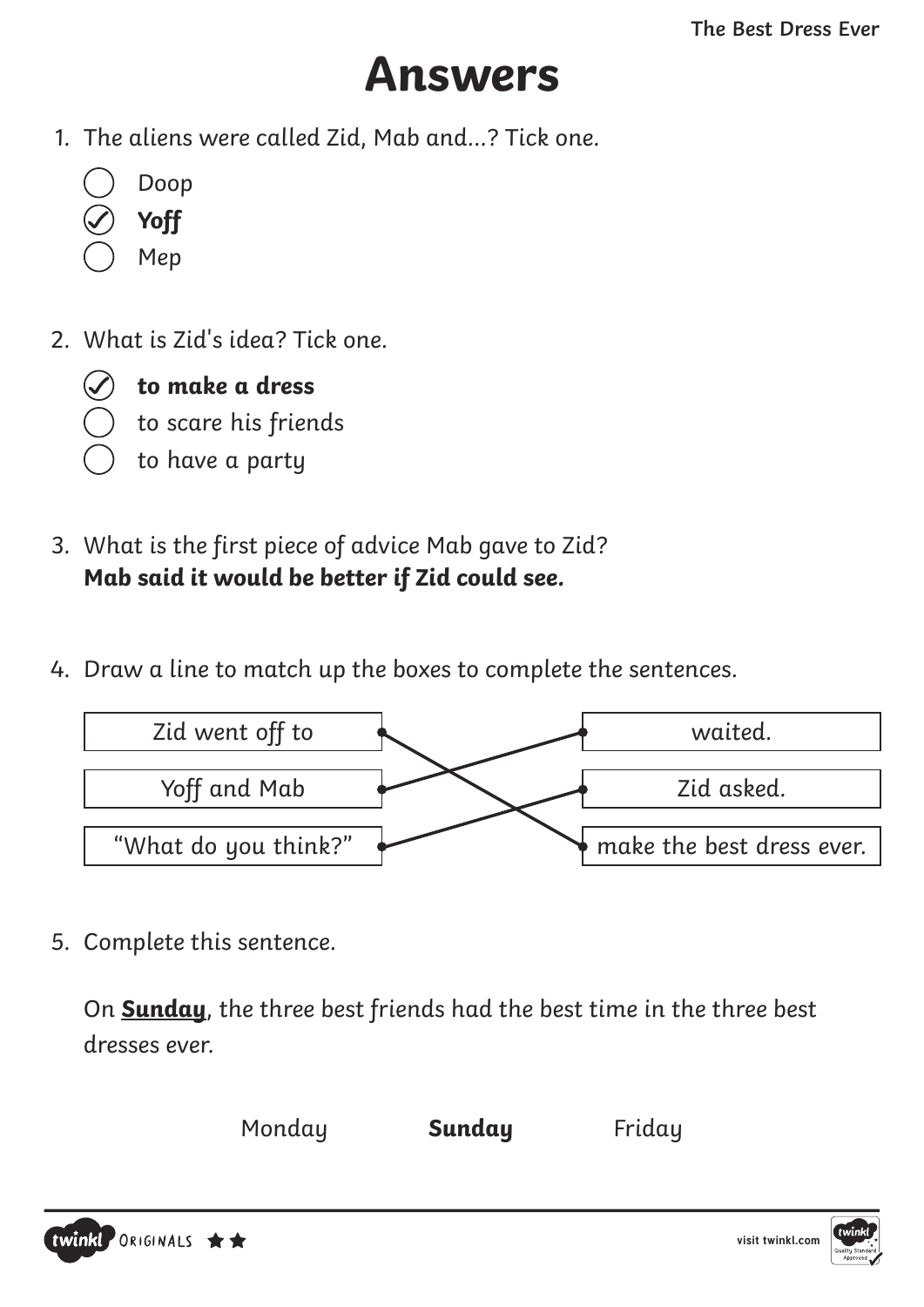## **Questions**

- 1. What were the three aliens called? Tick one.
	- Yoff, Doop and Mab
	- Mab, Zid, Yoff
	- Zib, Yoff and Mab
- 2. What did Zid decide to make?
- 3. Write two tips Mab gave Zid to make the dress better.
	- 1. 2.
- 4. Draw a line to match the speech with the character who said it.

| "What do you think?"                           |     |
|------------------------------------------------|-----|
| "It's getting there."                          | 7id |
| "It would be good if you could use your arms." | Mab |

- 5. What does Zid do to make the dress special? Name two things.
- 6. Are Yoff and Mab good friends to Zid? Why?